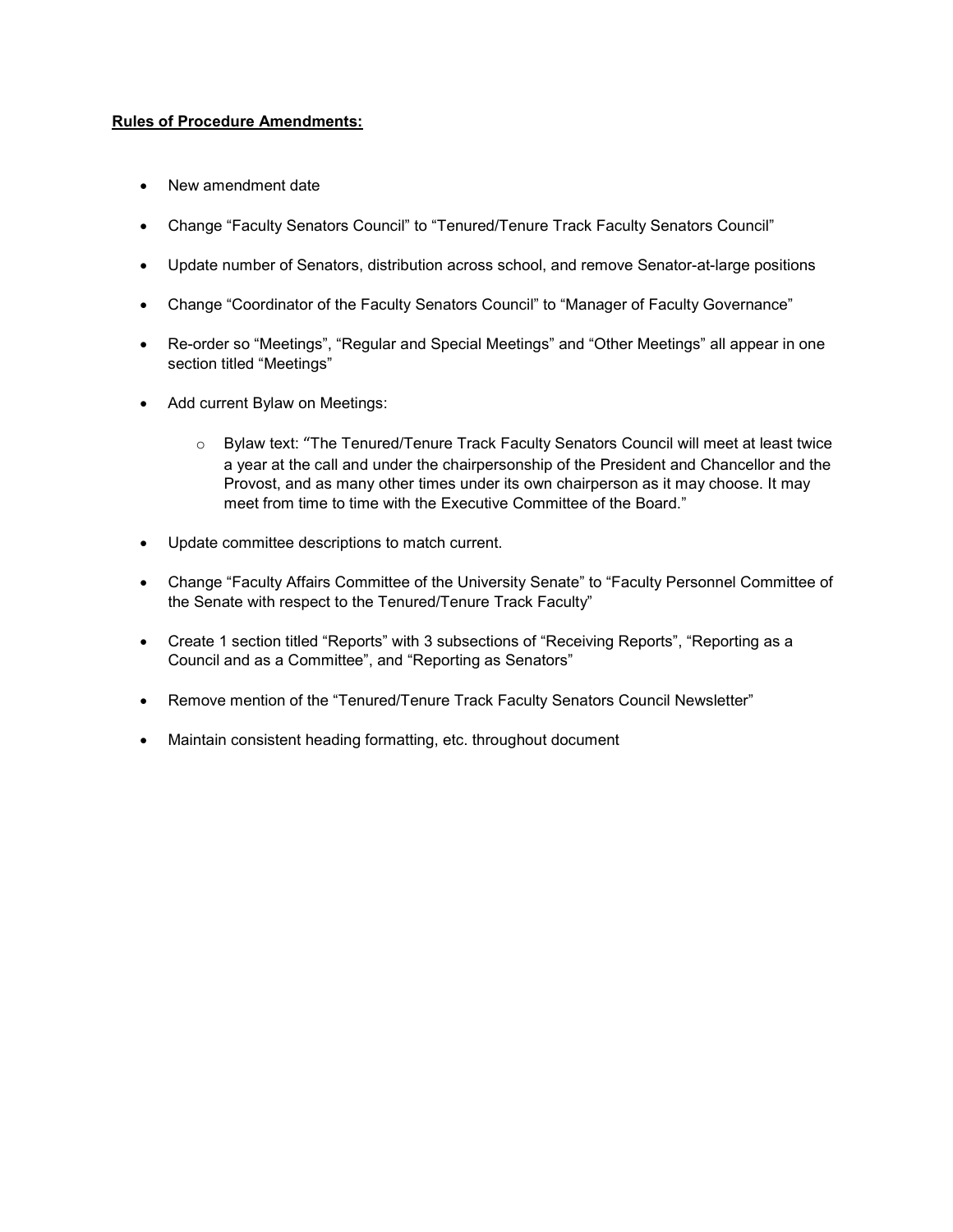*Rules of the Faculty Council, 1968, As amended through August 1970, September 28, 1972, December 20, 1984, November 16, 2006, February 15, 2007, February 21, 2008 September 1, 2009 May 5, 2011 October 13, 2011 May 3, 2012 May 2, 2013 December 12, 2013 March 13, 2014 December 11, 2014 February 28, 2019*

### RULES OF PROCEDURE TENURED/TENURE TRACK FACULTY SENATORS COUNCIL NEW YORK UNIVERSITY

## I. Composition

### 1. Representation.

- (a) Number. The Tenured/Tenure Track Faculty Senators Council will consist of not more than thirty-eight members of the Tenured/Tenure Track Faculty elected by the voting members of the several faculties of the University in the manner prescribed by the rules adopted by the Council for its own governance and consistent with these Rules of Procedure.
- (b) Distribution. The thirty-eight elected representatives will be selected as follows: one from the Division of the Libraries of the University; six from the School of Medicine; and thirtyone apportioned among the colleges, schools, and the Abu Dhabi and Shanghai portal campuses by the method of equal proportions with the proviso that each college and school and each of the two portal campuses will be entitled to at least one elected Senator. Each year, the University Secretary and General Counsel will provide to the Tenured/Tenure Track Faculty Senators Council and the dean of each college and school and the vice chancellor of each of the two portal campuses the number of faculty members assigned to each for the purpose of Senate elections and will at the same time state the number of Tenured/Tenure Track Faculty Senator Council Senators to which each is entitled.
- c) Eligibility. A Tenured/Tenure Track Faculty Senators Council Senator whose term has expired will be eligible for reelection. For purposes of the election, any Tenured/Tenure Track Faculty member who is a member of more than one faculty will be assigned by the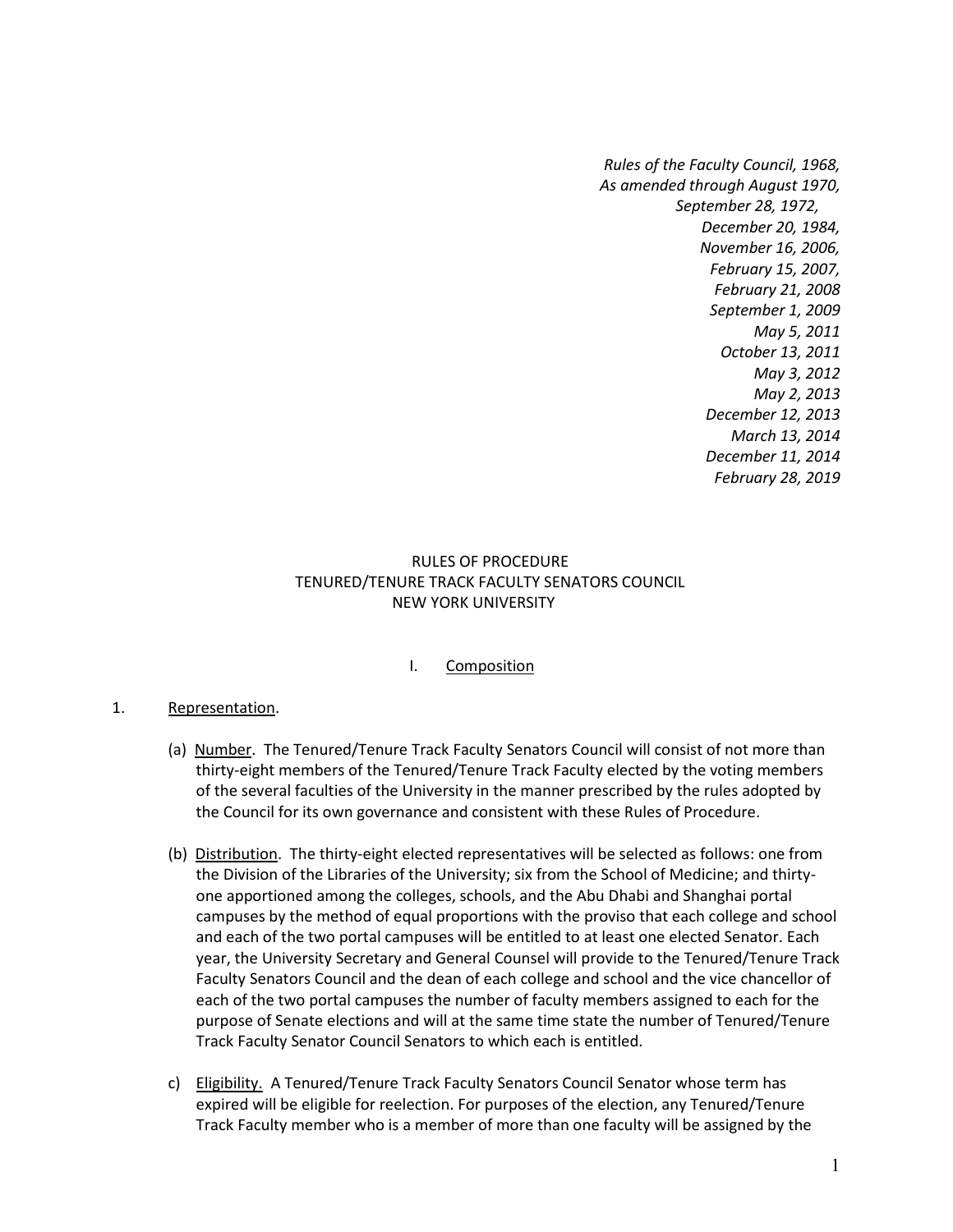President and Chancellor to one faculty only, and any Tenured/Tenure Track Faculty member, otherwise eligible to vote, who is not formally attached to a faculty will be assigned by the President and Chancellor to one of the faculties of the University. Any Tenured/Tenure Track Faculty member who holds an administrative office and whose administrative responsibilities encompass a college, school, portal campus, the Division of the Libraries, or the University will not be eligible for election to the Tenured/Tenure Track Faculty Senators Council. Final determination of eligibility for membership rests with the extant Tenured/Tenure Track Faculty Senators Council.

d) Time of Elections. In order to best assure the effective operation of the Council, all elections for members of the Tenured/Tenure Track Faculty Senators Council should be held prior to the University Commencement in May. The name of each representative to the Senate should be transmitted to the Secretary of the Senate within five days of the University Commencement in May.

## 2. Term of Office.

- a) Each representative shall serve for a term of three years, from September 1 of the first year until August 31 of the third year, inclusive.
- b) The membership of the Tenured/Tenure Track Faculty Senators Council shall be divided into three groups, serving in staggered three-year terms, in order to provide continuity. In no event shall the terms of a single faculty end in the same year, except when a school has only one Senator. One third of the representatives shall be chosen each year.
- c) The term of office of one class shall expire August 31 each year, and the names of the new representatives shall be presented and their offices confirmed at the first meeting of each academic year.

### 3. Nomination and Election of Faculty Senators: Best Practices.

- (a) Nominations may be made and elections may be held in any manner adopted by the tenured and tenure-track professorial members of the faculty of each school, provided that there is reasonable opportunity for the presentation of at least three nominees for each Senatorial position (whenever possible), that reasonable notice of the nominations and the election is given to the members of the faculty, and that the nominating and electoral process is conducted by secret ballot, by the faculty free from interference by School or University administrators. These administrators include but are not limited to those represented on the Deans Council and Administrative Management Council, and officers of the University as described in the NYU Bylaws.
- (b) Alternatively, if the voting professorial members of the faculty of any School fail to adopt nominating and electoral procedures as provided in subsection (a), the nomination and election of Senators shall be conducted in the following manner. The School's faculty shall appoint a nominating committee to present at least three names for each Senatorial position, whenever applicable, to the voting professorial members of their faculty by mail at least one week before an election. The notice calling the meeting at which an election is to take place shall specify that the election is among the purposes of the meeting. At such a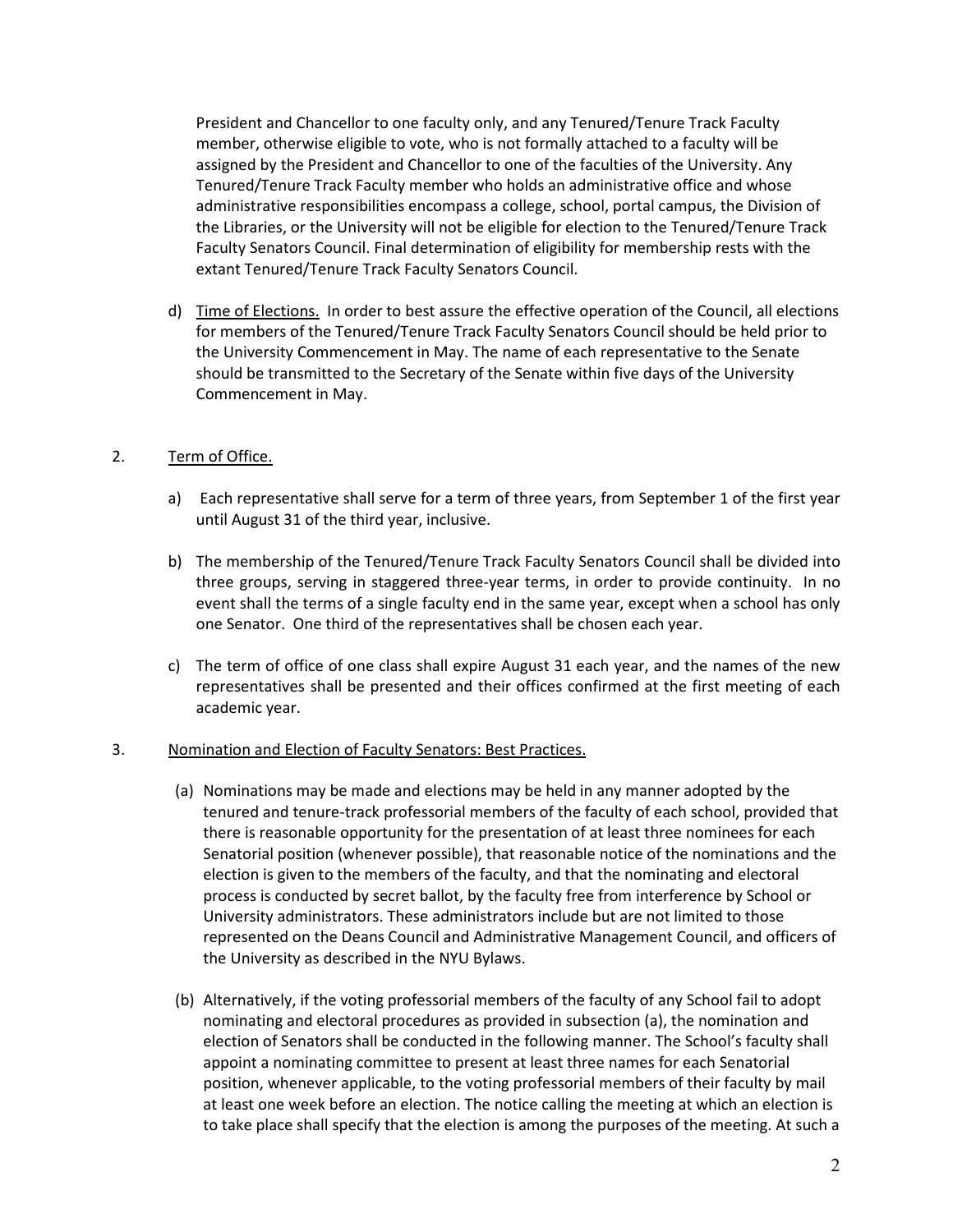meeting, nominations may be made from the floor. The meeting shall be held before university commencement in May of the final year of the three-year term of the representative(s) then in office. This entire process shall be conducted by secret ballot, and by the faculty free from interference by School or University administrators, as specified above.

- (c) Each school's procedures shall be published on the T-FSC website so that members of each school can know and monitor them. Whenever applicable, these should include who solicits nominations, when and how; how nominees are validated as eligible; whether biographies of nominees are provided; who conducts the election and counts the votes, including when and how; and who reports results to the Manager of Faculty Governance.
- (d) On a considered belief that either a School has failed to adhere to the procedures adopted by its voting professorial members as provided in subsection (a) or, if no procedures were adopted, a School has failed to adhere to the procedures as described in subsection (b), a detailed written complaint, signed by no fewer than three voting professorial members or 50% (whichever is smaller) of the respective School, may be filed with the Manager of Faculty Governance. Such complaint will be investigated by the Governance Committee in consultation with the Executive Committee. The full Tenured/Tenure Track Faculty Senators Council will determine an appropriate remedy, which may include the requirement of a new election. In no event, however, will any Senator elected under procedures challenged herein be unseated during the pendency of the complaint and the seating of a replacement Senator, should that prove necessary. Until the challenge is settled, the replacement Senator shall not be seated.

### 4. Alternates and Vacancies.

- (a) Each faculty shall elect an alternate representative for each Senator who shall serve if the elected representative is unable to attend a meeting of the Tenured/Tenure Track Faculty Senators Council. If it is known that a representative shall be unable to serve for three consecutive months during one academic year, the nominating committee authorized to present names for election shall decide whether the alternate shall serve as a replacement for the period of such absence, or for the remainder of the unexpired term, or only until the vacancy can be filled at the next regular election of members.
- (b) In cases where an alternate is representing or replacing a Senator, he/she shall have full voting privileges.
- (c) Alternate Senators are encouraged to attend occasional meetings of the Tenured/Tenure Track Faculty Senators Council in a non-voting capacity and to attend occasional Senate meetings as guests of their Senators in order to acquaint themselves with the operation of these bodies.
- (d) If they have particular interest or expertise, alternate Senators may be asked to serve on committees, with the right to vote on committee matters should that be required. However, alternates should generally not be asked to serve as committee chairs unless they are in an extended period of active service (see 4 a and b).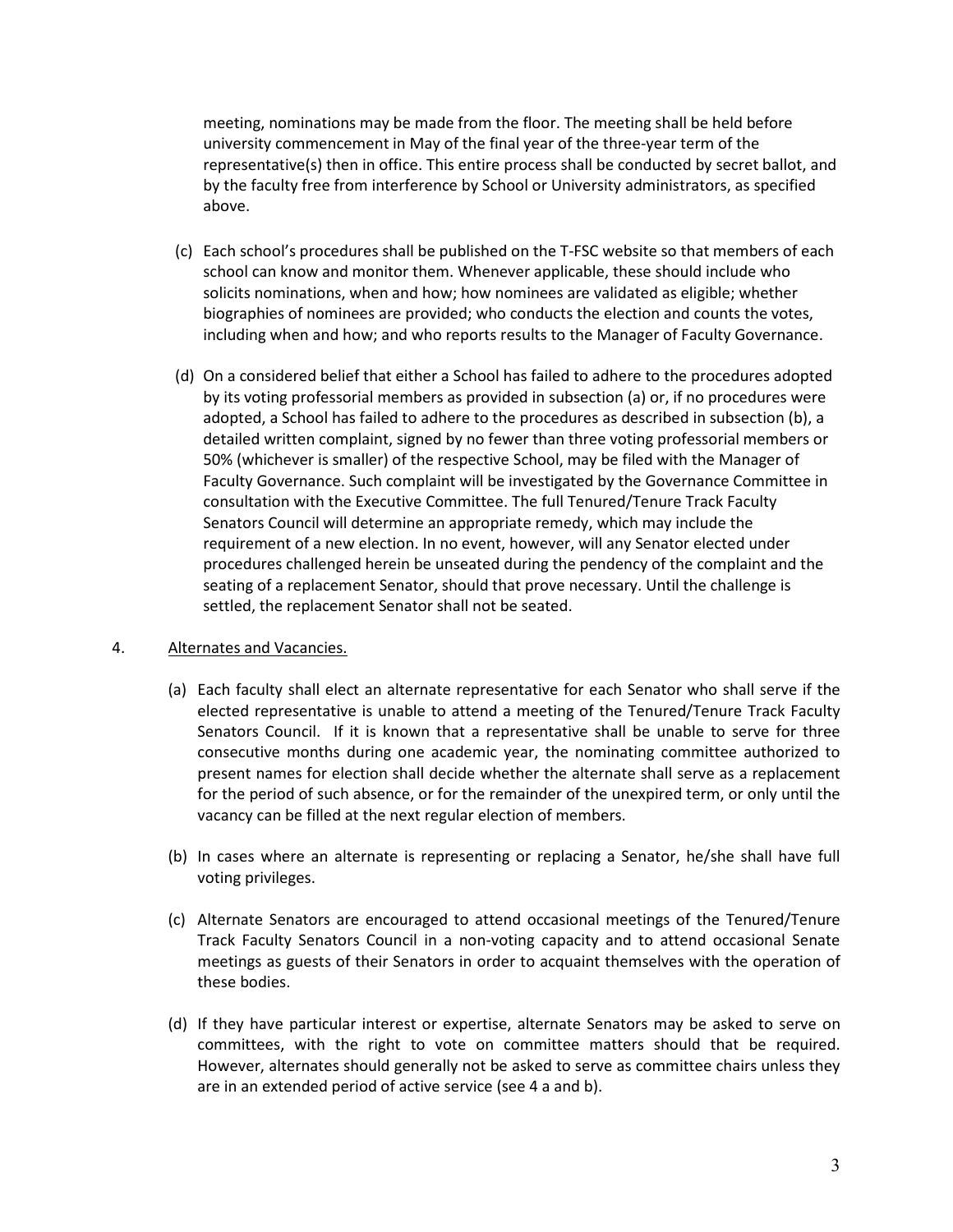(e) A faculty failing to elect a representative to fill a vacancy shall be without such representative until one is elected in accordance with these rules.

## II. Officers

- 1. Executive Committee. The officers of the Tenured/Tenure Track Faculty Senators Council shall consist of a Chair, Vice Chair, Secretary, Past Chair, and the Chair-elect, which together shall comprise the Executive Committee.
	- (a) The Chair shall preside at all meetings of the Tenured/Tenure Track Faculty Senators Council. In the absence of the Chair, the Vice Chair shall preside at the meeting. In absence of both the Chair and the Vice Chair, the Secretary shall preside.
	- (b) All meetings of the Tenured/Tenure Track Faculty Senators Council are conducted in accordance with Robert's Rules of Order.
	- (c) The Secretary shall bear the ultimate responsibility for the minutes.

### 2. Nominations.

- (a) Nominating Committee: The Executive Committee shall appoint a Nominating Committee at the start of the fall semester to consist of 3 members of the Council in the second year of their first terms or the first or second year of any successive terms.
- (b) The Nominating Committee for the election of the Chair and the election of Vice Chair and Secretary shall also include, as an ex-officio non-voting member, the current Chair of the Council. The Nominating Committee for the election of the Vice Chair and Secretary shall also include, as an ex-officio voting member, the Chair-elect.
- (c) The Nominating Committee should make every effort to prepare a list of at least two candidates for the position of Chair-elect. The list of candidates will be announced in the notice prior to the November meeting.
- (d) The Nominating Committee should make every effort to prepare a list of at least two candidates for the positions of Vice Chair and Secretary. The list of candidates will be announced in the notice prior to the February meeting.
- (e) T-FSC members in any year of their term are eligible for election to the position of Chair, Vice Chair, or Secretary. If the Chair-elect or Vice Chair-elect or Secretary-elect is in final year of his/her Senatorial term, then his/her term will automatically be extended by one year and the school election normally scheduled for that Senator's seat will be postponed for one year. In no event, however, may a Senator's term be extended by more than two years under this provision.
- (f) No person may serve as Chair for more than two academic years without interruption. There is no lifetime limit.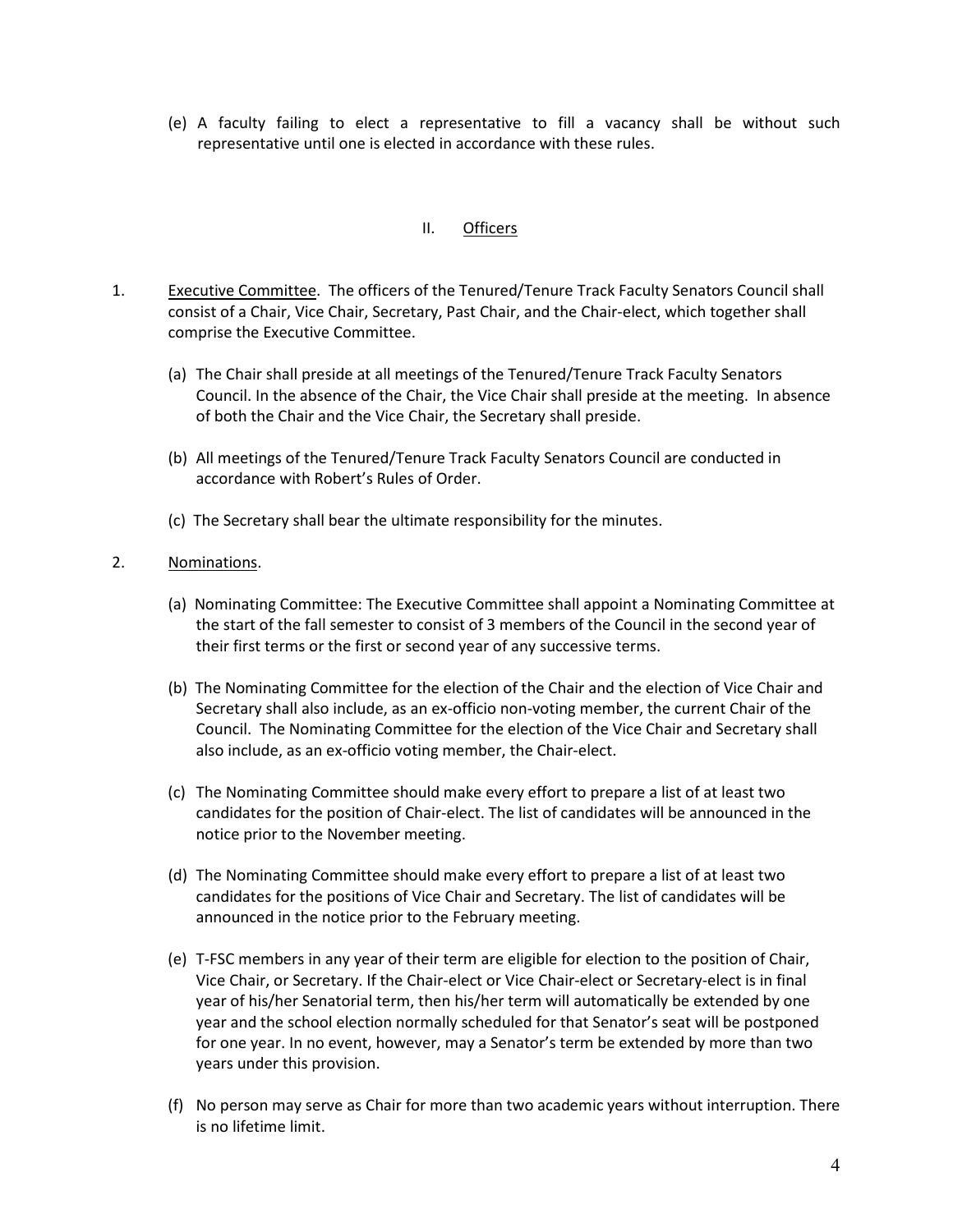### 3. Elections.

- (a) The Chair-elect shall be elected by secret ballot at the December meeting and will sit with the Executive Committee thereafter.
- (b) The Vice Chair and the Secretary shall be elected by secret ballot at the March meeting.
- (c) Absentee ballots are permitted for T-FSC members (senators or active alternates only) in good standing.
- (d) For each of these elections, members of the Nominating Committee shall act as Tellers. Election results will be announced at the end of the meeting when the election took place. The vote tally will not be made public.
- (e) Nominations from the floor, duly seconded, shall be permitted after the list of candidates has been announced

## 4. Terms of Service.

- (a) The Chair-elect, Vice Chair-elect, and Secretary-elect will assume their offices following the May meeting of the Council and serve until the following May.
- (b) To ensure continuity, the Past Chair, Past Vice Chair, and Past Secretary will continue to serve on the Executive Committee without voting privileges for one year, even if they have completed their elected terms of office as Faculty Senators.

## III. Meetings

## 1. Regular meetings.

(a) The Tenured/Tenure Track Faculty Senators Council will meet at least twice a year at the call and under the chairpersonship of the President and Chancellor and the Provost, and as many other times under its own chairperson as it may choose. It may meet from time to time with the Executive Committee of the Board.

(b) The Tenured/Tenure Track Faculty Senators Council shall meet at least six times a year at the call of its own chairperson, including at least twice a year with the President. At the first meeting of the Council under its own Chair in the new academic year the new representative shall be introduced.

(c) A calendar of meetings shall be sent to the members of the Tenured/Tenure Track Faculty Senators Council at the beginning of each academic year.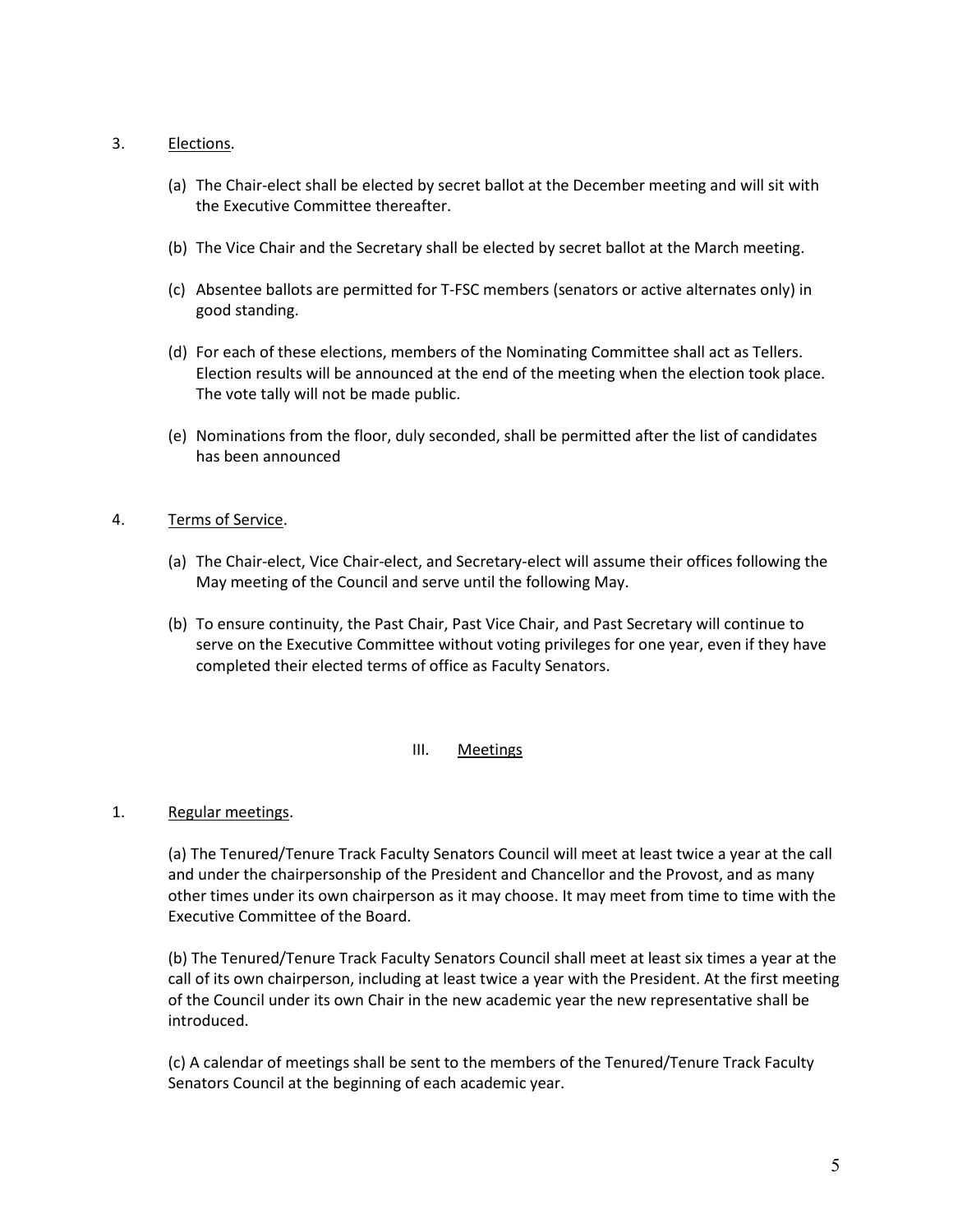(d) Reminders of regular meetings of the Tenured/Tenure Track Faculty Senators Council shall be sent to the members one week before each meeting.

(e) Materials pertinent to the meeting will be provided in advance, in so far as possible.

(f) The text of all substantive motions to be considered at a regular meeting of the Tenured/Tenure Track Faculty Senators Council must be submitted to the Manager of Faculty Governance by Monday 10:00 am of the week of the regular T-FSC meeting. The agenda, text of motions, and supporting materials shall be distributed to the members by Tuesday, mid-day before regular T-FSC meetings. A motion from the floor is possible but, without this prior notice and documentation, the vote will normally take place at the next T-FSC meeting following the debate and in exceptional cases by e-mail no less than one week after the debate.

- 2. Special meetings. Special meeting of the Tenured/Tenure Track Faculty Senators Council may be held on three days' notice, if called by the Executive Committee or if five or more members, in consultation with the Executive Committee, request it.
- 3. Other Meetings.

(a) The agenda for a meeting with the President or with the Provost or Chancellor or with a Committee of the Board of Trustees shall be prepared in consultation with the Chair of the Tenured/Tenure Track Faculty Senators Council.

- 4. Quorum. At least one half of the voting members of the Tenured/Tenure Track Faculty Senators Council plus one shall be present at a meeting to constitute a quorum.
- 5. Voting. A member of the Tenured/Tenure Track Faculty Senators Council or his alternate representative present at a meeting shall be entitled to one vote. There shall be no voting by proxy.
- 6. Order of Business. The usual order of business shall be as follows:
	- (a) Consideration of the minutes
	- (b) Report of the Chair
	- (c) Reports of Committees
		- 1. Tenured/Tenure Track Faculty Senators Council Committees
		- 2. University Senate Committees
		- 3. Special Committees
	- (d) Old business
	- (e) New business
	- (f) Adjournment

### IV. Committees of the Tenured/Tenure Track Faculty Senators Council

1. Standing Committees.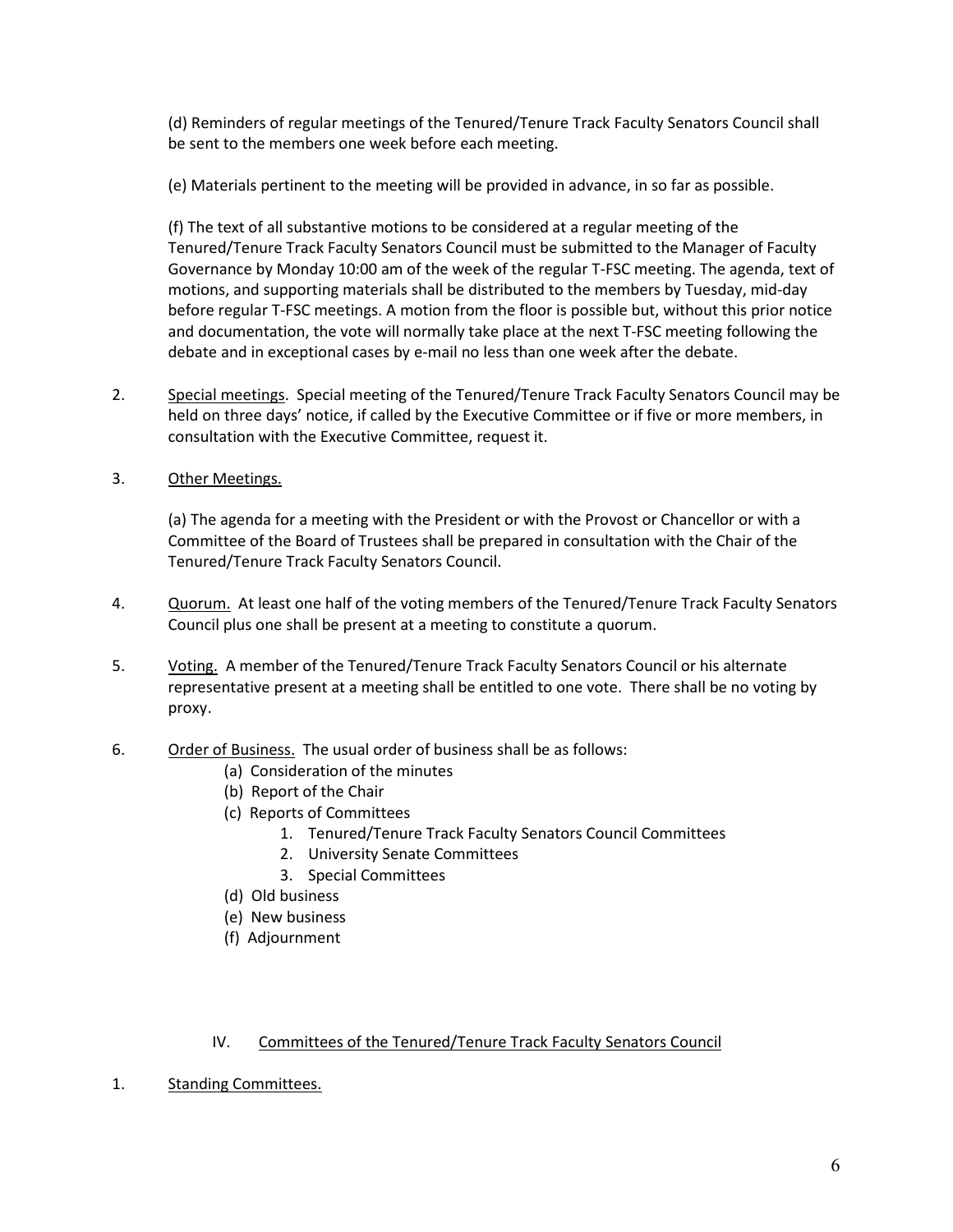- (a) Executive Committee: oversees and organizes all Council activities; appoints the chairs of the other committees and appoints the committee members; reviews all communications of the Tenured/Tenure Track Faculty Senators Council; meets with the Provost, Vice Provosts, and the President on behalf of the Council, presenting the concerns of the Council and reporting to the Council on substantive matters discussed.
- (b) Administration & Technology: examines administrative issues which affect faculty, including technology-related issues such as technology-enhanced education.
- (c) Educational Policies & Faculty/Student Relations: acts as the T-Faculty Senators Council counterpart to the Academic Affairs Committee of the University Senate; interacts with the Center for the Advancement of Teaching; proposes, develops, and implements new programs to enhance faculty participation in campus and student life.
- (d) Faculty Benefits & Housing: reviews and makes recommendations with regard to faculty benefits; discusses issues related to housing for faculty; monitors University policies and practices that affect faculty in University housing.
- (e) Finance and Policy Planning: studies faculty salaries, working conditions, negotiation processes; examines long-range issues; addresses other relevant financial matters.
- (f) Global Network University: analyzes academic issues regarding portal campuses and the implementation of the Global Network University.
- (g) Governance: monitors University-wide governance and the governance process in the several schools; considers the impact of policies that affect faculty governance; conducts regular periodic reviews of the NYU Faculty Handbook.
- (h) Grievance: hears faculty appeals from a dean's decision on appointment, reappointment, promotion, or tenure; ascertains compliance with school grievance procedural safeguards; makes recommendations to the President.
- (i) Inclusion, Equity, & Diversity: collects, reviews, and disseminates institutional data as it relates to the representation and academic standing of underrepresented groups of faculty and students; serves as a liaison between the T-Faculty Senators Council and the Office of Equal Opportunity and the Office of Global Inclusion, Diversity, and Strategic Innovation on policies and procedures that affect matters related to inclusion, equity, and diversity; develops proposals for programs to further advance the university's mission in these areas.
- (j) Nominating Committee: calls for nominations and prepares a list of at least two candidates for the position of Chair-elect, Vice Chairperson, and Secretary. The list of candidates will be announced in the meeting notice one month prior to the election.
- (k) Personnel Policies & Tenure Modifications: reviews University personnel policies and practices, including inclusion, equity & diversity, which affect the faculty; considers any proposals affecting tenure; examines problems experienced under tenure rules and considers alternative solutions.
- 2. Ad Hoc Committees. The Executive Committee of the Tenured/Tenure Track Faculty Senators Council shall have the power to appoint other committees, as it may deem necessary, to aid it in carrying out its responsibilities. Such committees shall report to the Tenured/Tenure Track Faculty Senators Council.
- 3. Membership of Committees. The Executive Committee of the Tenured/Tenure Track Faculty Senators Council shall have the power to appoint to its committees such faculty members as it may deem useful to the accomplishment of the work of its committees to serve ex-officio as advisors or consultants.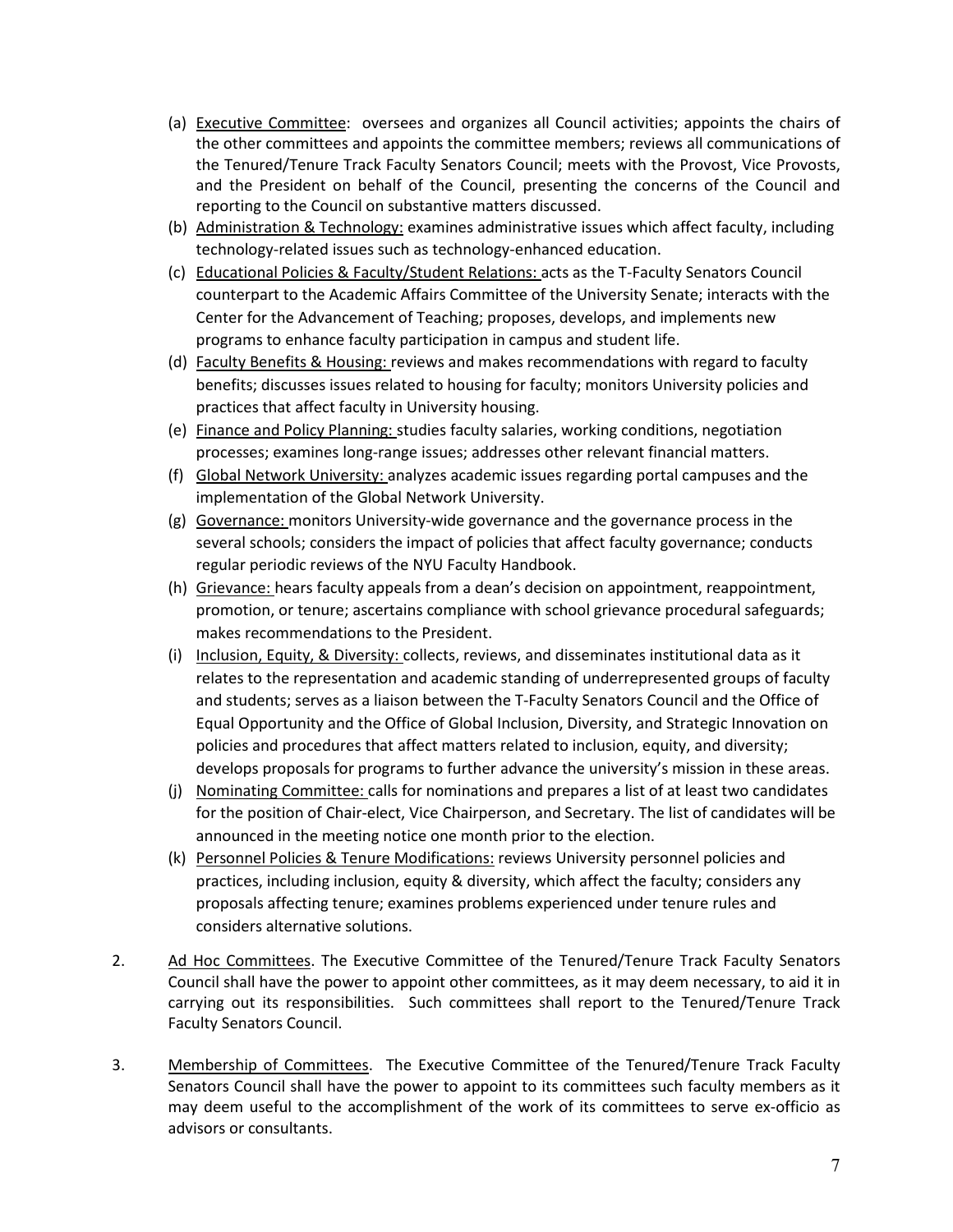### V. Reports

- 1. Receiving Reports. The Tenured/Tenure Track Faculty Senators Council shall from time to time receive reports from its representatives on the committees or boards of other bodies.
- 2. Reporting as Council and as Committee. The Tenured/Tenure Track Faculty Senators Council shall make regular reports to the members of the faculties of the University of its deliberations and recommendations, both in its character as a Council and in its character as the Faculty Personnel Committee of the Senate with respect to the Tenured/Tenure Track Faculty. These may include, but not be limited to, information posted on the Tenured/Tenure Track Faculty Senators Council website and presented at Faculty Forums sponsored by the Tenured/Tenure Track Faculty Senators Council.
- 3. Reporting as Senators. Senators are expected to make periodic reports to their own faculties regarding the deliberations of the Council and its Committees.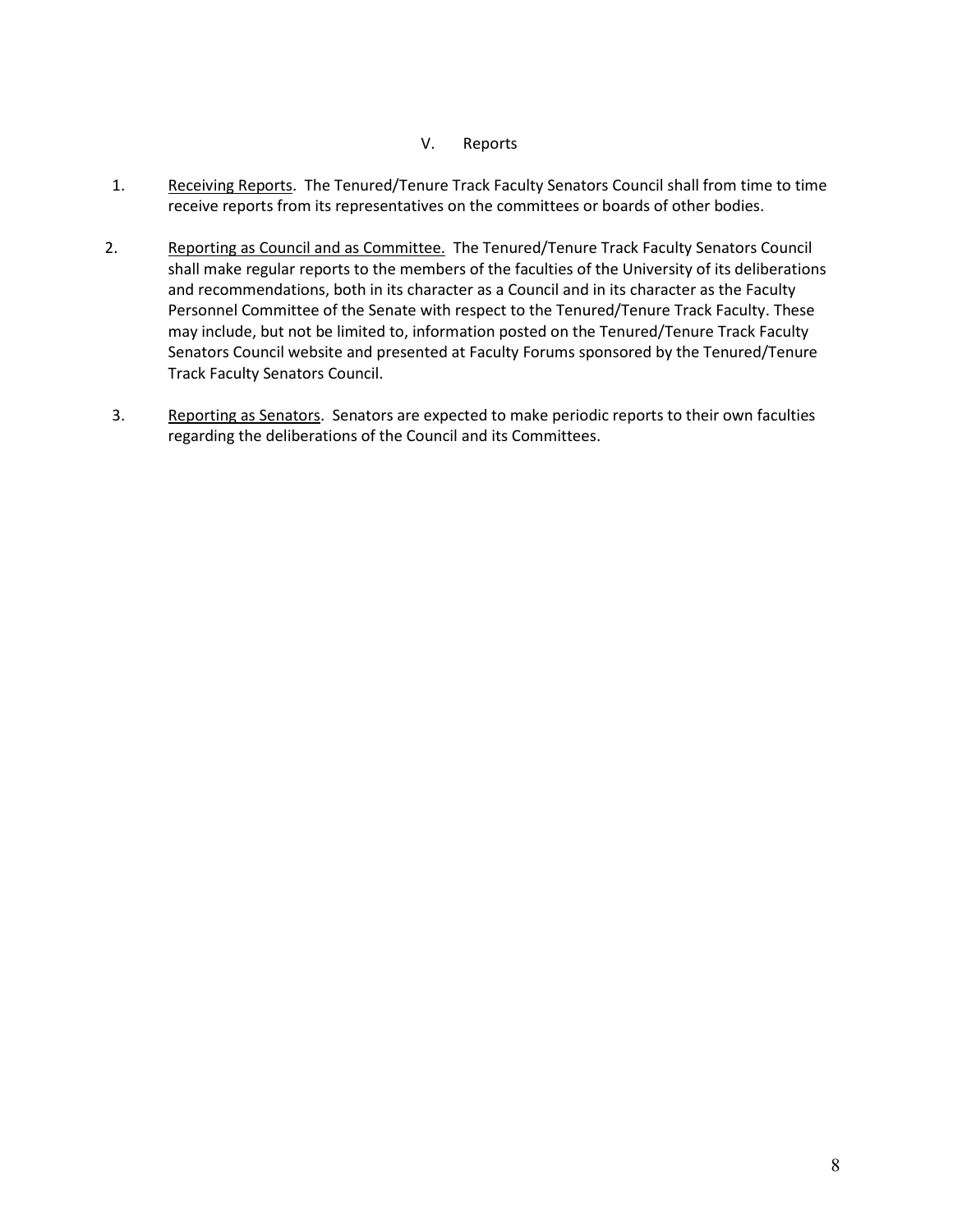## Appendix A

There are 5 basic features of shared governance:

## 1. Representation

WHEREAS: Shared governance means that input from the faculties' duly elected representatives (T-FSC) is central to the process of "consulting with faculty",

IT IS RESOLVED: That the Tenured/Tenure Track Faculty Senators Council will have representatives, selected by the T-FSC, on University Committees, Taskforces, or other like bodies dealing with all matters that affect faculty and university policy.

2. Information

BACKGROUND: The Tenured/Tenure Track Faculty Senators Council functions as the personnel committee for the faculty. As such, it is obligated to represent the faculty's interest in dealing with the administration, and to ensure that the faculty is informed on issues that pertain to them and impact their well-being. It has been common practice by the administration to impose a rule requiring confidentiality with respect to deliberations on certain topics, such as, but not limited to, benefits. This practice is referred to as "deliberative privilege".

WHEREAS: This practice prevents the faculty from obtaining timely knowledge concerning issues that affect them, and

WHEREAS: This practice prevents the administration from obtaining valuable feedback from the T-FSC, and when appropriate, from the entire faculty,

IT IS RESOLVED: That the Tenured/Tenure Track Faculty Senators Council does not support the practice of a code of confidentiality, also known as "deliberative privilege", except in cases concerning information specific to individuals, whose privacy rights transcend the need for transparency, and cases involving university negotiating positions with external financial entities.

3. Consultation

WHEREAS: Consultation is a means to obviate potential crises of confidence that can occur when a decision-making group within an organization unilaterally imposes its decisions on the organization, and

WHEREAS: The quality and effectiveness of academic policy making depends on consultation between informed faculty representatives and the other principals in the University's decision-making process, and

WHEREAS: Shared governance means seeking and evaluating faculty input before decisions that affect faculty are made and adequately responding to faculty input,

IT IS RESOLVED: That when a decision is not pressing, a reasonable length of time for consultation must be provided. During semesters, this means at least a few weeks in order for at least one T-FSC meeting to occur. For decisions that must occur during the summer, when T-FSC is not in session, the T-FSC will